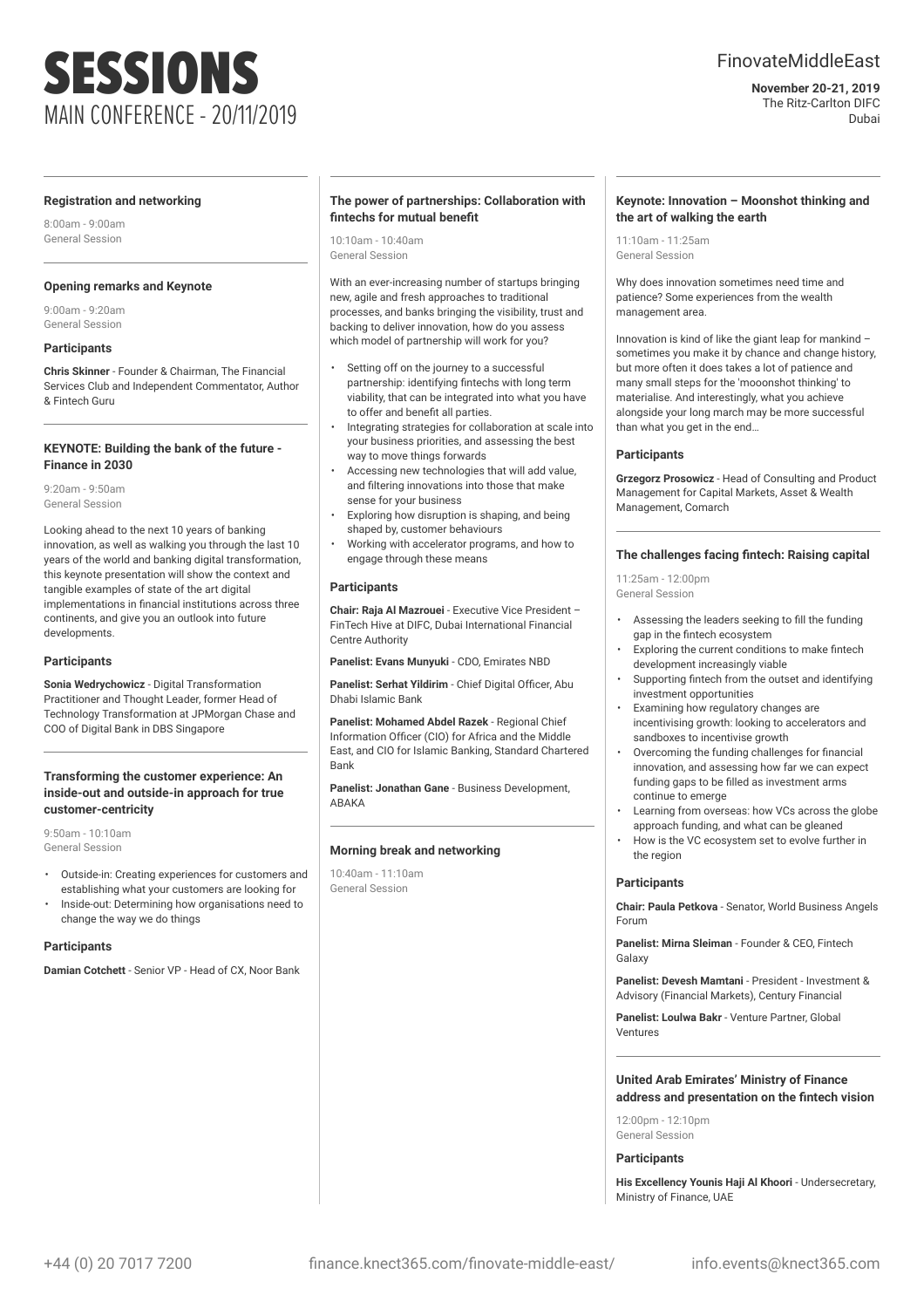# SESSIONS MAIN CONFERENCE - 20/11/2019

# FinovateMiddleEast

**November 20-21, 2019** The Ritz-Carlton DIFC Dubai

# **Using technology to deliver greater customer value: The customer-focused age**

12:10pm - 12:40pm General Session

- Understanding the new customer-centric, experience-based economy, and adapting accordingly
- Working at speed to meet customer needs in exciting and relevant ways
- Embedding client excellence into company mindsets: moving from a process-led to customerled culture, and empowering teams to put the customer at the centre of business decisions
- Managing client experience with limited budgets: overcoming hurdles to deliver customer satisfaction
- Personalising interactions and devising crossselling models: making the most of your customer interactions
- Exploring the importance of increase digital touchpoints to improve efficiency and meet customer expectations
- Harnessing digital services can enhance customer satisfaction and drive loyalty

# **Participants**

**Panelist: Aly Ajani** - Head of Corporate Banking, Citibank

**Panelist: Alberto Diez** - Chief Innovation Officer, RAKBANK

**Panelist: Christoph Koster** - Head of Group Customer Experience, Emirates NBD

**Panelist: Damian Cotchett** - Senior VP - Head of CX, Noor Bank

**Panelist: Ambareen Musa** - Founder & CEO, Souqalmal.com

# **Lunch and networking**

12:40pm - 1:35pm General Session

# **Financial inclusion: Where are we now, and what lies ahead?**

1:35pm - 2:05pm General Session

- Exploring the latest banking initiatives to bring access to financial services to the financial excluded
- Determining the untapped opportunities, from loans to payments initiatives, of reaching the unbanked
- Showing how financial democratisation initiatives can be a force for good, improving wider society

# **Participants**

**Chair: Abbas Hijazi** - Founder, FinFirst Capital

**Panelist: Hourn Thy** - Head of Operations, SME Finance Forum

**Panelist: Ashad Khan** - Co-Founder & CEO, Arabian Bourse

**Panelist: Brandon Timinsky** - Founder & CEO, SadaPay

**Panelist: Vamsi Potukuchi** - VP, Financial Institutions & SEF Department, Intesa Sanpaolo

# **Regulation: a catalyst for change?**

 $2.05$ pm -  $2.30$ pm General Session

- Defining the regulatory priorities of the region, and where governments are becoming increasingly involved.
- Overcoming the challenges of meeting different regulatory expectations, to allow for scaling.
- How do regulations in different regions differ, and what can we expect moving forward?
- Now that sandboxes are established in the region, what have the regulators' experiences been to date, what do companies need to know ahead of applying, and what trends are regulators seeing amongst applications to sandboxes?

# **Participants**

**Panelist: Zeina Arnous** - SVP and Head of Compliance, Personal Banking Group, First Abu Dhabi Bank

**Panelist: Ken Coghill** - Associate Director Operational Risk - Supervision Department, Dubai Financial Services Authority

**Panelist: Pooja Singh** - International Relations & Organizations Senior Specialist, Securities & Commodities Authority

#### **Driving and delivering end-to-end digital innovation**

2:30pm - 3:00pm General Session

- Applying strategies for cohesive innovation and transformation across your organisation, and how to drive change
- Developing digital innovation initiatives with the customer front and centre
- Nurturing talent: adapting internal culture and incentivising talent in order to bring the most innovative people into the fold

# **Participants**

**Chair: Abbas Hijazi** - Founder, FinFirst Capital

**Panelist: Pamela Attebery** - Regional Head of Innovation, HSBC MENAT

**Panelist: Sumit Aggarwal** - Executive Vice President and Head of Transaction Banking, Emirates NBD

**Panelist: Alberto Diez** - Chief Innovation Officer, **RAKRANK** 

**Panelist: Sagheer Mufti** - COO, Habib Bank

**Panelist: Dârâ Hizveren** - Head of Innovation, Garanti BBVA

# **Afternoon break and networking**

 $3:00$ pm -  $3:30$ nm General Session

#### **Innovations for more effective wealth management**

3:30pm - 3:55pm New technologies stream

- Exploring the digital and technological trends being seen in wealth management
- Addressing changing client demands and meeting new client challenges
- How and where is technology being adopted within wealth management, and what does the future hold?

#### **Participants**

**Safa Bouzidi-Leterme** - ED - Head of Wealth Management Transformation, Africa and Middle East, Standard Chartered Bank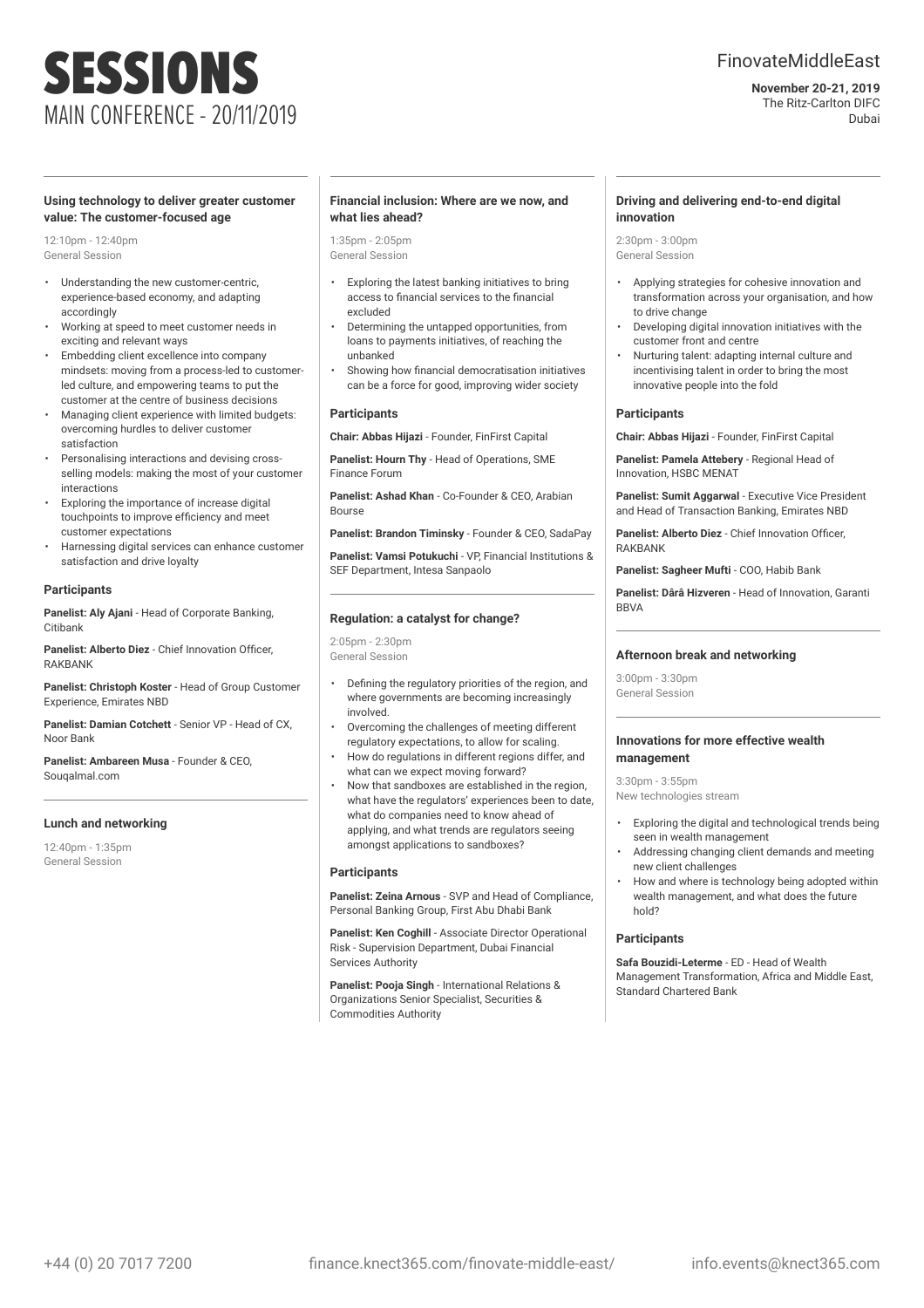# FinovateMiddleEast

**November 20-21, 2019** The Ritz-Carlton DIFC Dubai

# **Shaping the future of financial innovation: The strategic priorities of regional fintech hubs**

MAIN CONFERENCE - 20/11/2019

# 3:30pm - 3:55pm

New banking models and challengers stream

SESSIONS

- Exploring the current goals of fintech hubs how are they operating, what are they prioritising, and where can we see leapfrogging taking place
- Mapping out regional investment in fintech: where is funding and support for digital innovation most rife, and in which areas of digital innovation are different fintech hubs specialising?

# **Participants**

**Panelist: Khaled Lababidi** - Managing Director, Dubai - FinTech Program, Startupbootcamp Dubai

**Panelist: Nameer Khan** - Founding Board Member, MENA FinTech Association

**Muhammed Mekki** - Founding Partner, AstroLabs

# **Crowdfunding and peer-to-peer lending: The new face of online lending?**

3:55pm - 4:20pm New technologies stream

- How crowdfunding can allow SMEs to access finance, and what banks should be learning from conventual loan solutions failing to bridge the gap
- Regulatory standards around crowdfunding, and the broader role of crowdfunding in the context of next-generation financial services
- As fintechs step up to provide frameworks for P2P lending services and become regulated, what does that mean for the role of traditional banking?
- Examining the different forms of crowdfunding that exist, and where the most traction is

#### **Participants**

**Panelist: Gavin Basma-Kwas** - Investment Director, Beehive

**Panelist: Ahmed Moor** - Co-Founder and CEO, Liwwa

### **Branchless banking: Destabilising traditional models for a 21st Century bank**

3:55pm - 4:20pm

New banking models and challengers stream

- Responding to the needs of millennials and gen Z: faster, digital processes
- How do digital branches work and how can they make your organisation more cost effective
- Incentivising customers who prefer offline processes and manual transactions: What approaches work best, and how do you communicate the benefits to your clients?

#### **Participants**

**Panelist: Sanju George** - AVP Customer Acquisition, Mashreq Neo

**Panelist: Gé Drossaert** - Chief Commercial Officer, Fidor

**Panelist: Konstantinos Tsanis** - Chief Innovation and Data Officer, WEMA Bank/ALAT

#### **AI, robotics, and intelligent process automation innovation**

4:20pm - 4:50pm New technologies stream

- Exploring innovation and initiatives from both a company perspective
- Where is the greatest potential to use these innovations, and what are the challenges that need to be overcome?
- How to use automation to improve business processes and make them more efficient
- Building AI initiatives across KYC, AML and transaction monitoring

#### **Participants**

**Kamruddin Qureshi** - Lean Agile Program Manager, Business Excellence & Intelligent Process Automation, Mashreq Bank

#### **Challenger bank showcase**

4:20pm - 4:40pm

Examining the emerging challenger banks and their offerings: what makes them successful, where are they more agile and innovative, and what can we learn about the ways they are engaging with their customers.

#### **Participants**

**Saad Ansari** - Founder & CEO, Xpence

**Konstantinos Tsanis** - Chief Innovation and Data Officer, WEMA Bank/ALAT

**Sridhar Iyer** - Head of Mashreq Neo and Marketing, Mashreq Neo

### **Closing Remarks**

4:50pm - 4:55pm

#### **Networking Reception**

4:55pm - 5:55pm

New banking models and challengers stream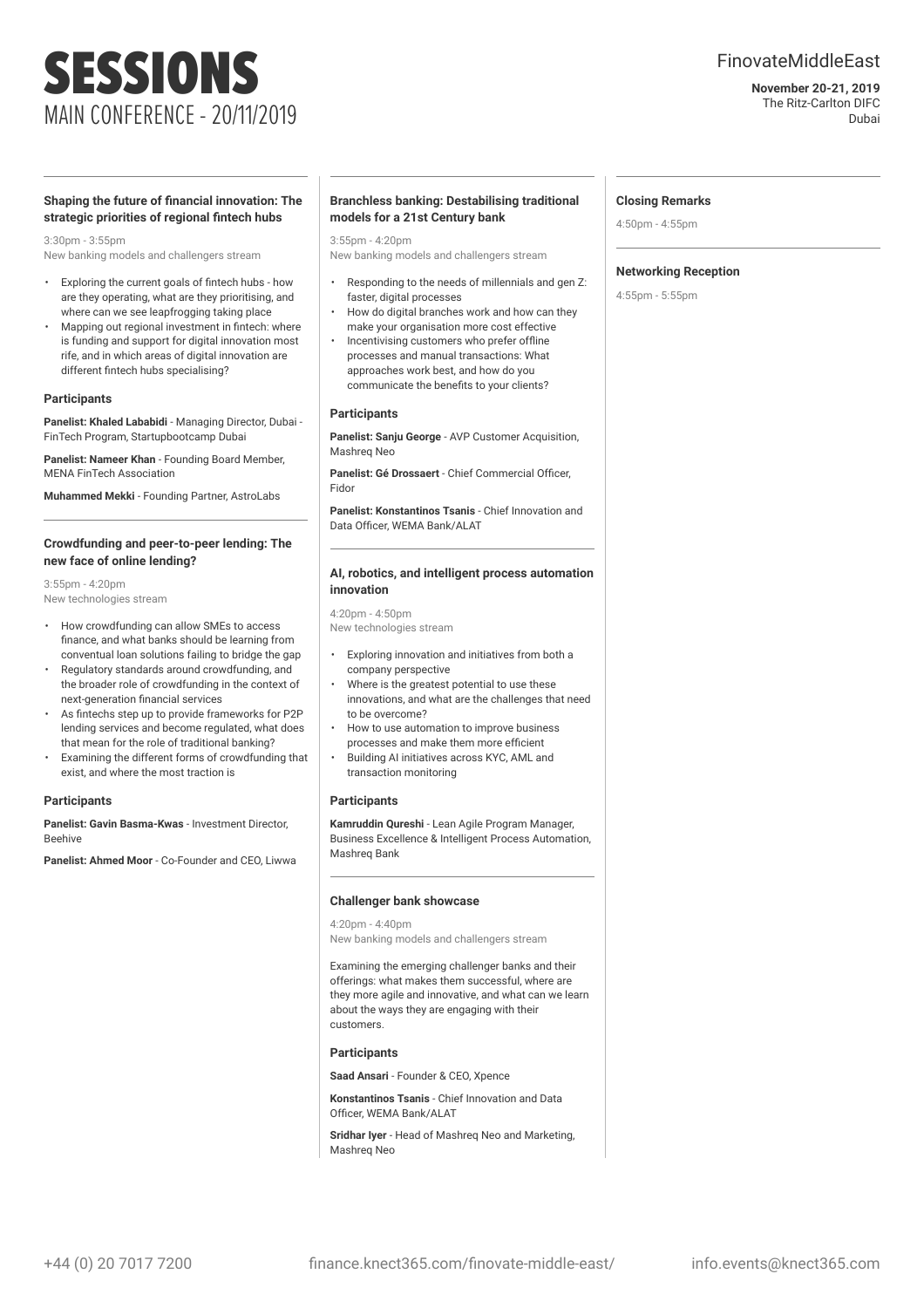# SCHEDULE MAIN CONFERENCE - 20/11/2019

**November 20-21, 2019** The Ritz-Carlton DIFC Dubai

| <b>TIME</b>    | <b>GENERAL SESSION</b>                                                                                                                                                                                                                        | <b>NEW BANKING MODELS AND CHAL-</b><br><b>LENGERS STREAM</b>                                                                                                                                                    | <b>NEW TECHNOLOGIES STREAM</b>                                                                                                                     |
|----------------|-----------------------------------------------------------------------------------------------------------------------------------------------------------------------------------------------------------------------------------------------|-----------------------------------------------------------------------------------------------------------------------------------------------------------------------------------------------------------------|----------------------------------------------------------------------------------------------------------------------------------------------------|
| <b>8:00AM</b>  | 8:00am - Registration and networking                                                                                                                                                                                                          |                                                                                                                                                                                                                 |                                                                                                                                                    |
| <b>9:00AM</b>  | 9:00am - Opening remarks and Keynote<br>9:20am - KEYNOTE: Building the bank of<br>the future - Finance in 2030<br>9:50am - Transforming the customer ex-<br>perience: An inside-out and outside-in ap-<br>proach for true customer-centricity |                                                                                                                                                                                                                 |                                                                                                                                                    |
| <b>10:00AM</b> | 10:10am - The power of partnerships:<br>Collaboration with fintechs for mutual<br>benefit<br>10:40am - Morning break and networking                                                                                                           |                                                                                                                                                                                                                 |                                                                                                                                                    |
| <b>11:00AM</b> | 11:10am - Keynote: Innovation - Moon-<br>shot thinking and the art of walking the<br>earth<br>11:25am - The challenges facing fintech:<br>Raising capital                                                                                     |                                                                                                                                                                                                                 |                                                                                                                                                    |
| <b>12:00PM</b> | 12:00pm - United Arab Emirates' Ministry<br>of Finance address and presentation on<br>the fintech vision<br>12:10pm - Using technology to deliver<br>greater customer value: The customer-<br>focused age<br>12:40pm - Lunch and networking   |                                                                                                                                                                                                                 |                                                                                                                                                    |
| <b>1:00PM</b>  | 1:35pm - Financial inclusion: Where are<br>we now, and what lies ahead?                                                                                                                                                                       |                                                                                                                                                                                                                 |                                                                                                                                                    |
| <b>2:00PM</b>  | 2:05pm - Regulation: a catalyst for<br>change?<br>2:30pm - Driving and delivering end-to-<br>end digital innovation                                                                                                                           |                                                                                                                                                                                                                 |                                                                                                                                                    |
| 3:00PM         | 3:00pm - Afternoon break and network-<br>ing                                                                                                                                                                                                  | 3:30pm - Shaping the future of financial<br>innovation: The strategic priorities of re-<br>gional fintech hubs<br>3:55pm - Branchless banking: Destabilis-<br>ing traditional models for a 21st Century<br>bank | 3:30pm - Innovations for more effective<br>wealth management<br>3:55pm - Crowdfunding and peer-to-peer<br>lending: The new face of online lending? |
| <b>4:00PM</b>  | 4:50pm - Closing Remarks<br>4:55pm - Networking Reception                                                                                                                                                                                     | 4:20pm - Challenger bank showcase<br>4:50pm - Closing Remarks<br>4:55pm - Networking Reception                                                                                                                  | 4:20pm - Al, robotics, and intelligent<br>process automation innovation<br>4:50pm - Closing Remarks<br>4:55pm - Networking Reception               |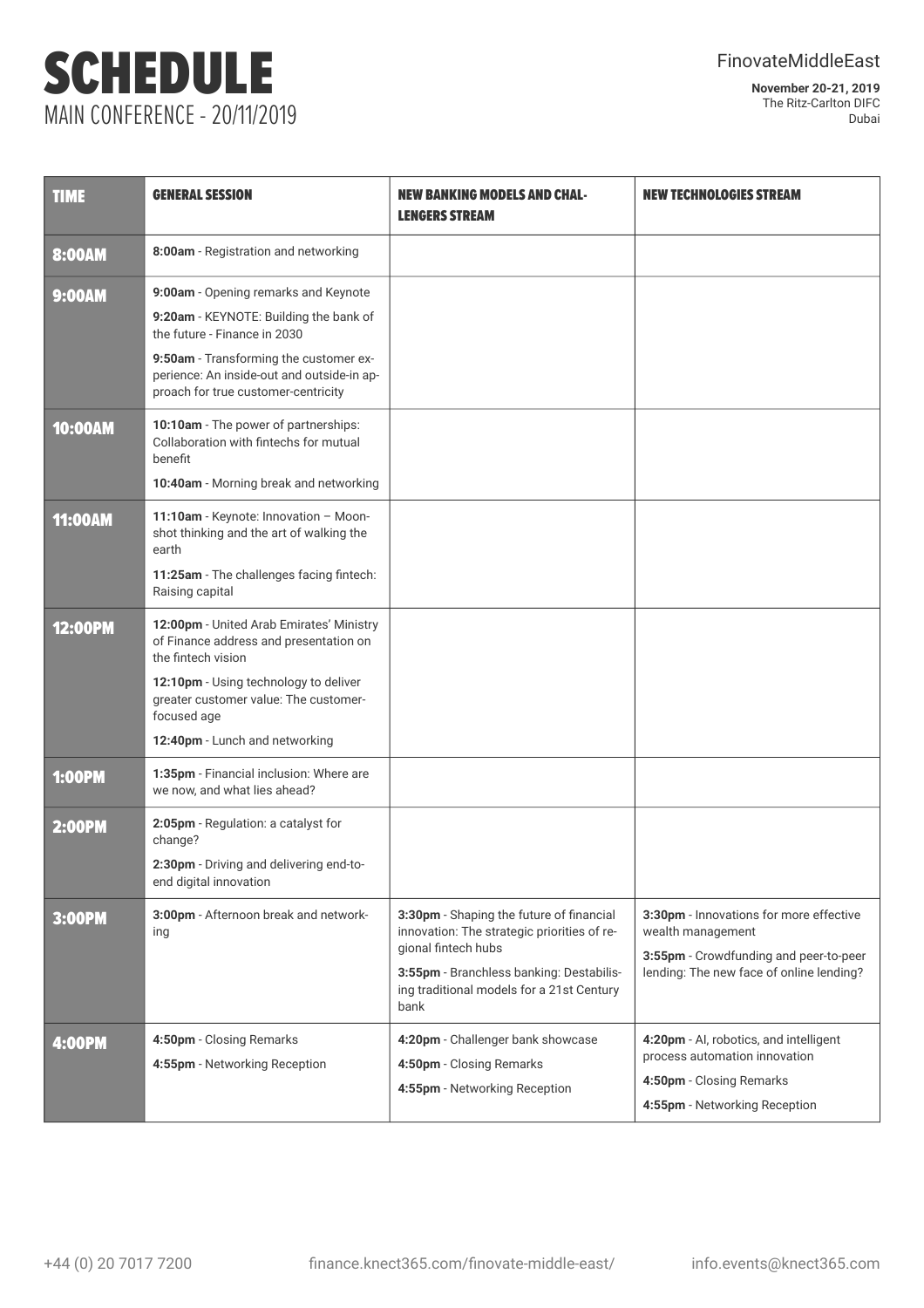# SESSIONS MAIN CONFERENCE - 21/11/2019

# FinovateMiddleEast

### **November 20-21, 2019** The Ritz-Carlton DIFC Dubai

#### **Registration, Breakfast & Networking**

9:00am - 9:30am

# **Opening Remarks from Chair**

9:30am - 9:40am

# **Fireside chat – Challenger banks and digital disruptors: The future of banking?**

9:40am - 10:00am

- With a wave of new digital banks entering the sector, how are these new challengers using digital and technology to improve the customer experience?
- How, as an incumbent banks, can you take inspiration and reinvent your organisation in the face of the threats challenger banks present?
- Exploring the different models of challenger bank emerging, their advantages, and how to harness elements of their model to tackle customer pain points better.

#### **Participants**

**Ronit Ghose** - Global Sector Head for Banks Research, Co-Head of the FinTech Group and Head of MENA Research, Citi

**Mirna Sleiman** - Founder & CEO, Fintech Galaxy

# **Demo Session 1 - Watch 7-minute demos from innovators across financial services**

10:00am - 10:35am

Startups and established companies have just 7 minutes to demo their latest financial services solutions live. No slides or video are allowed! Finovate's competitive application process ensures only truly innovative companies make it to the stage.

# **The customer-centric, experienced based economy**

10:35am - 10:50am

**Participants**

**Umar Khan** - Head of Innovation, Noor Bank

### **Intermission, Refreshments & Networking**

10:50am - 11:20am

#### **Digital Disruption = Future Success**

11:20am - 11:35am

**Participants**

**Jeroen Schlosser** - Managing Director, Equinix MENA

# **Demo Session 2 - Watch 7-minute demos from innovators across financial services**

 $11:35$ am -  $12:40$ nm

Startups and established companies have just 7 minutes to demo their latest financial services solutions live. No slides or video are allowed! Finovate's competitive application process ensures only truly innovative companies make it to the stage.

### **Digital, how is it solving SME issues**

12:40pm - 12:55pm

#### **Participants**

**Rohit Garg** - Head of Business Banking and NeoBiz, Mashreq Bank

### **Lunch & Networking**

12:55pm - 1:55pm

#### **Digitisation and the future of work**

1:55pm - 2:10pm

- Exploring how your team looks today and how it will look in the future as more technologies are introduced into day-to-day-processes
- Discussing the future of work: what are HSBC doing to upskill their staff and future-proof their workforce to adapt to change?
- Harnessing the balance between automation and a better-skilled workforce, in order to improve the customer experience

#### **Participants**

**Jessica Kaffren** - Head of Operations, Middle East, North Africa and Turkey, HSBC Middle East

# **Demo Session 3 - Featuring companies from DIFC Fintech Hive's 2019 cohort!**

 $2.10$ pm -  $3.15$ pm

These innovative global startups are participants in the third edition of DIFC FinTech Hive's 2019 accelerator programme. We are lucky to have them at Finovate!

#### **Mentoring Power Panel**

3:15pm - 3:45pm

#### **Participants**

**Ibrahim Seksek** - Managing Director, Startupbootcamp

**Deborah Webster** - Founder & CEO, AMANIcircle

**Vamsi Potukuchi** - VP, Financial Institutions & SEF Department, Intesa Sanpaolo

**Aman Merchant** - Chief Provocateur, Radicle

**Narayanan Ganapathy** - Chief Executive Officer, Angivest Ventures

# **Defining innovation: Case study of building processes and strategies for success**

3:45pm - 4:00pm

- Defining expectations to set out measurement criteria for innovation.
- Building channels and processes for the complete spectrum of innovation: from incremental to game changing.
- What motivates people to participate and what difficulties have to be overcome: learning what works and what does not.
- From idea to reality: how to implement brilliant ideas quickly.

# **Participants**

**Dârâ Hizveren** - Head of Innovation, Garanti BBVA

# **Case study: Cross-border payments across MENA – How technology is changing consumer & business behaviour and driving the payments race**

4:00pm - 4:15pm

#### **Participants**

**Owais Manzoor** - UAE Country Manager, PayTabs

#### **Closing remarks**

4:15pm - 4:20pm

# **Networking Reception & Best of Show Awards Ceremony**

4:20pm - 5:20pm